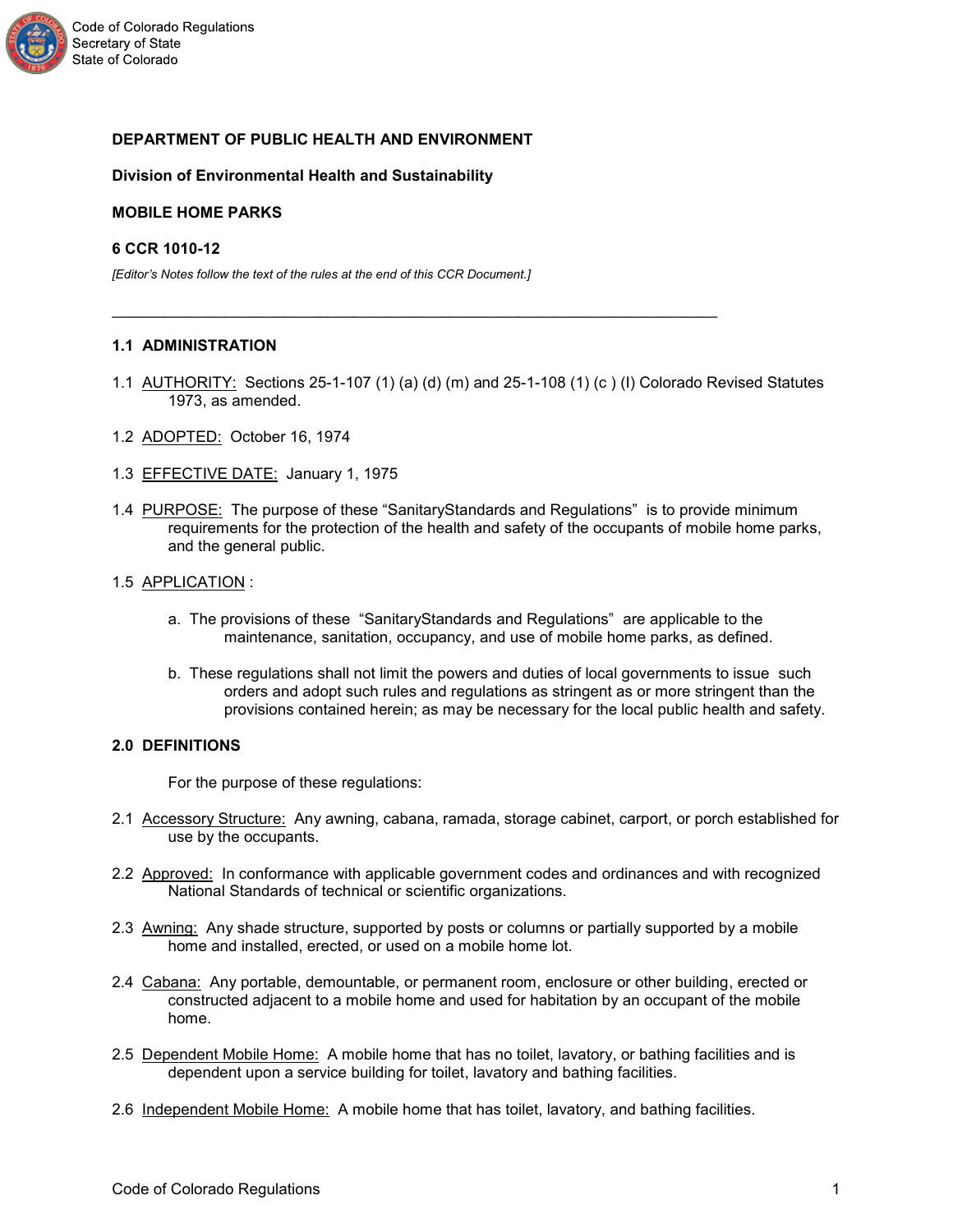- 2.7 Mobile Home: A movable or relocatable dwelling unit, transported on its running gear to a mobile home lot, and installed either with or without a foundation.
- 2.8 Mobile Home Lot: A designated portion of a mobile home park designed for the placement of a single mobile home and accessory structures for the exclusive use of the occupants, and is exclusive of streets, walks, and other common use areas in a mobile home park and county, city, or town streets, alleys, walks, or other public easements, and adjacent private properties.
- 2.9 Mobile Home Park (Park): That area or site upon which is located two or more mobile homes or movable structures maintained, occupied, or used for human habitation for periods exceeding 90 days except a residential subdivision designed exclusively for and occupied only by mobile homes, in which the mobile homes and the land are owned by the occupants.
- 2.10 Mobile Home Stand: That part of an individual mobile home lot used for the placement of the mobile home.
- 2.11 Ramada: Any free-standing roof or shade structure installed, erected, or used above a mobile home or any portion thereof.
- 2.12 Service Building: A structure housing a toilet, lavatory, bath, laundry, service sink and other such sanitary facilities as may be required.
- 2.13 Sewage: A combination of liquid wastes which may include chemicals, house wastes, human excreta, animal or vegetable matter in suspension or solution, and other solids in suspension or solution, and which is discharged from a dealing, building, or other establishment.

## **3.0 GENERAL**

- 3.1 The park shall be drained, graded and surfaced where necessary to facilitate drainage, and prevent earth movement, and shall be free from depressions in which water collects and stagnates.
- 3.2 The park shall be maintained in a clean sanitary condition at all times. Grasses, weeds, and other such vegetation non considered as part of the ornamental landscape, shall not exceed twelve (12) inches in height.
- 3.3 The park shall be illuminated during the hours of darkness to permit the safe movement of individuals and vehicles.
- 3.4 A mobile home shall not be occupied for dwelling purposes in a park unless it is properly placed on a conforming mobile home lot and connected to all utility services including water, sewage, electrical, or gas. Utility service connections shall be located on the lot served.
- 3.5 Safe and convenient access shall be provided for pedestrian and vehicular traffic and emergency vehicles at all times.
- 3.6 Vehicular streets shall be clearly identified, and shall be constructed and maintained to allow free movement of emergency and service vehicles at all times, and surfaced when necessary to minimize mud and dust. All newly constructed vehicular streets shall be of a minimum width of twenty (20) feet where no on-street parking is permitted on one side only; twenty-eight (28) feet where no on-street parking is permitted on one side only; and thirty-six (36) feet where on-street parking is permitted on both sides.
- 3.7 Each mobile home lot shall have unobstructed access to a park street.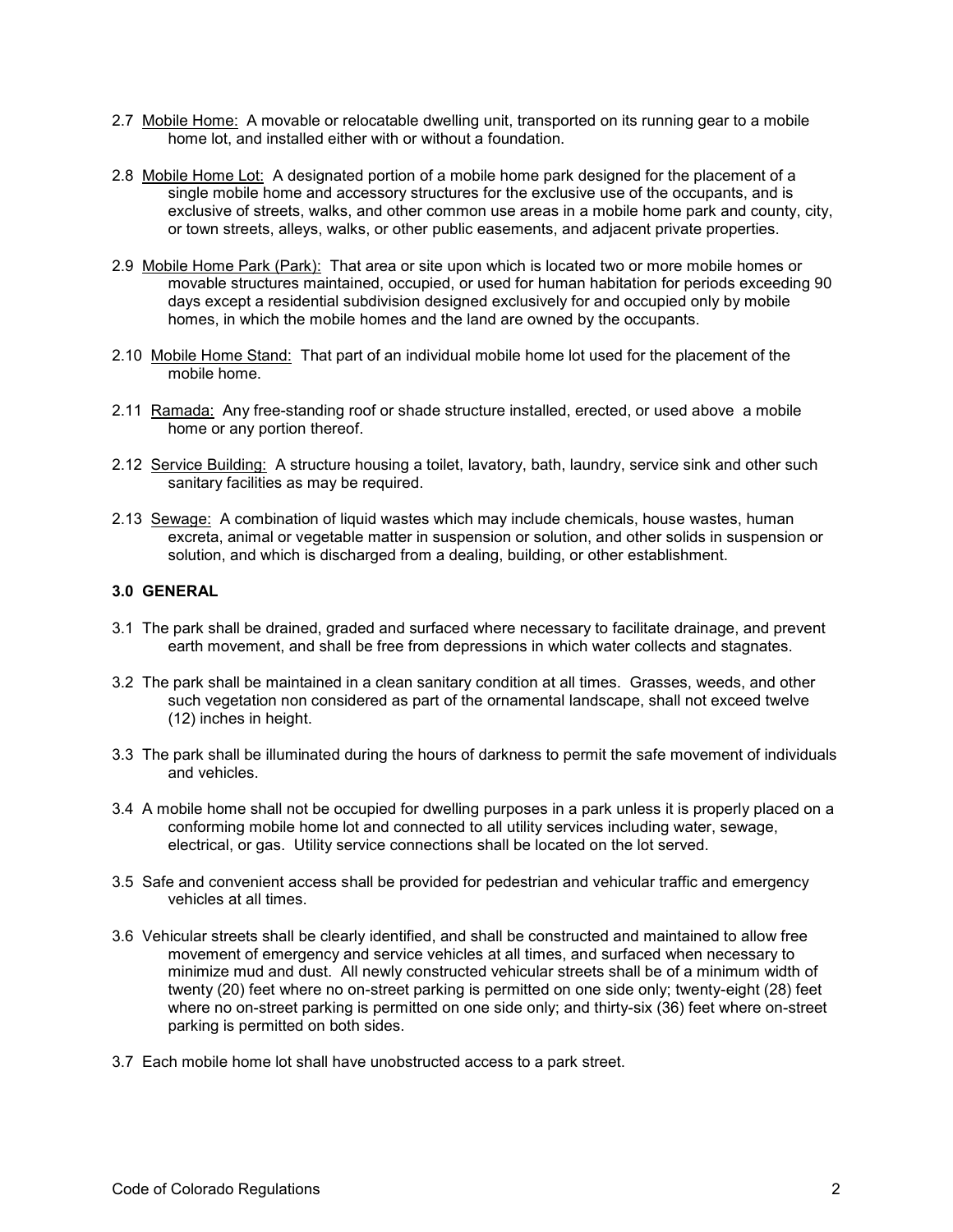- 3.8 Pedestrian walks shall be provided along park streets and from park streets to individual homes and all community and service facilities where the lack of such walks constitute a safety hazard.
- 3.9 The owner of the park shall be responsible for the supervision, operation and maintenance of the park. The owner or his designee shall be available or on call at all times in event of emergency.
- 3.10 A copy of these standards shall be kept available by the park manager in the park area at all times for use as guidelines by the park occupants and the park manager.

## **4.0 MOBILE HOME LOTS**

- 4.1 Each mobile home in a park shall be clearly identified by numbers or letters visible from the access street, by day or night.
- 4.2 A mobile home shall not abut less than ten feet from its longest side or three feet on its shortest side respectively to a mobile home, building, fence, or other obstruction.
- 4.3 The mobile home stand shall provide a sound base for the structural support of the mobile home to prevent shifting, heaving, or uneven settling.
- 4.4 The mobile home shall be properly installed and stabilized so as to prevent accidental movement or movement by natural causes or forces. Where strong winds are common, the stand shall be provided with approved anchors for the attachment of tie-downs and the mobile home shall be tied down to prevent uplift, sliding, or overturning.
- 4.5 The lot and stand shall be kept clean and free of refuse and hazardous or noxious materials.
- 4.6 Where skirting is provided, readily operable doors or access panels shall be installed to permit convenient access to the water, sewer, and gas connections.

### **5.0 UTILITIES**

- 5.1 All utility services shall be available in a park, and shall be installed in a workman-like manner, and in compliance with all applicable codes and standards. Mobile homes in such parks shall have adequate means of heating and lighting, installed in accordance with applicable codes and standards.
- 5.2 All mobile homes, service buildings, and other facilities shall be provided at all times with an adequate supply of water, and shall be served by a water system designed, constructed, and protected in accordance with Colorado Department of Health recommendations: Standards for Quality of Water Supplied to the Public , and applicable provisions of the current edition of the Colorado Department of Health Technical Plumbing Code .and section 25-1-114 (I) (h), C.R.S. 1973.
- 5.3 The water distribution system shall be so constructed that no more than twenty-five (25) mobile home lots will be without water as a result of water service line breakages or repairs within the park.
- 5.4 Where the water supply is subject to service interruption, the occupants shall be notified in advance of such interruptions if possible.
- 5.5 Where the cause of the water service interruption occurs within the park and the interruption exceeds a period of twelve (12) hours, standby or auxiliary equipment shall be used to provide temporary emergency water supply for the occupants.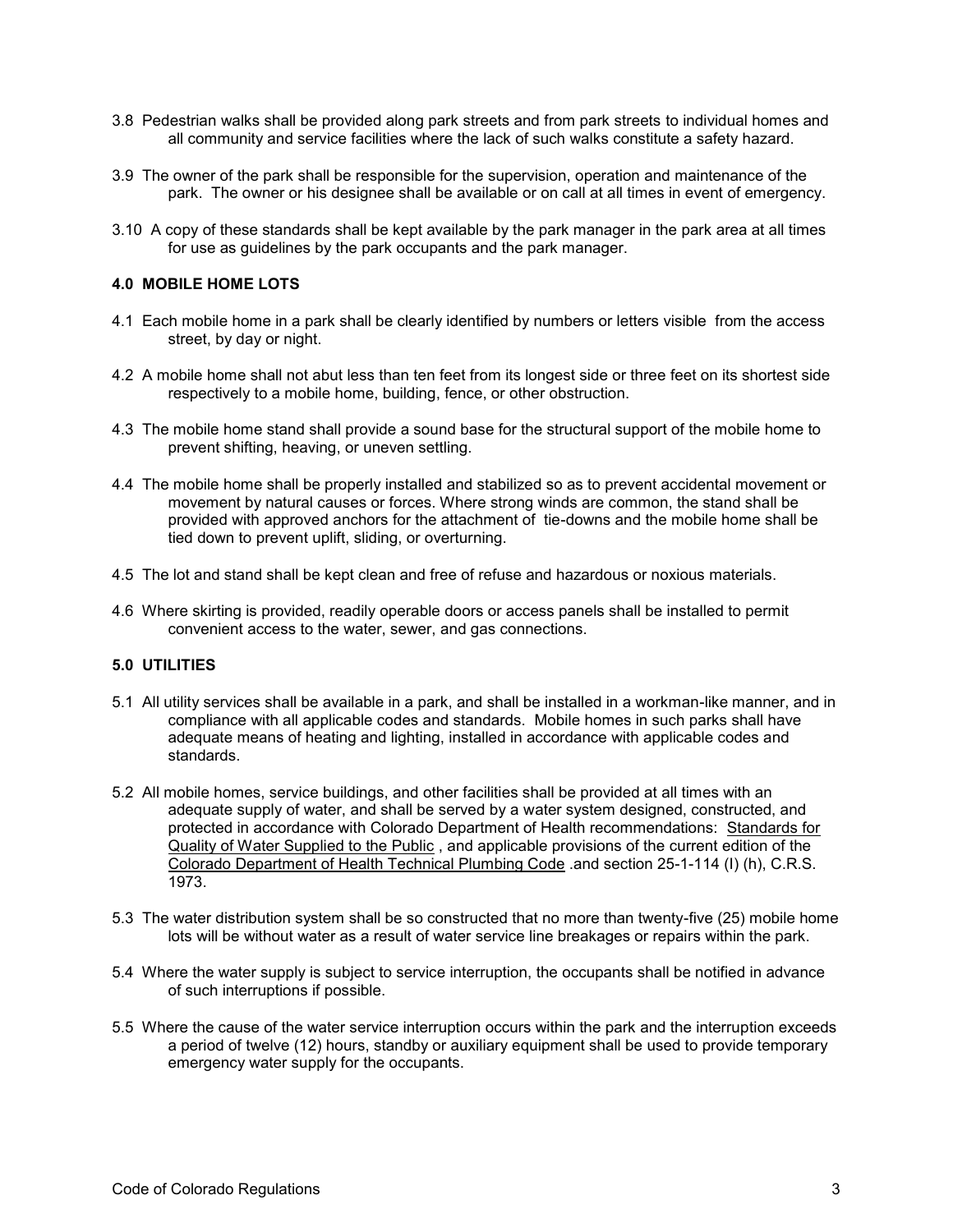- 5.6 Water service lines, including valves, riser pipes and connections shall be installed in compliance with the Colorado Technical Plumbing Code . Every mobile home lot shall be provided with an individual water service pipe and a riser pipe in conformance with the Colorado Technical Plumbing Code . The riser pipe shall extend at least four (4) inches vertically above ground unless it is shielded by a riser protector and casement extending above ground and fitted with a lid. The riser shall terminate with two threaded valved outlets which provide connections for the mobile home water piping and for a garden hose. The mobile home water outlet shall be securely capped when a mobile home does not occupy the lot.
- 5.7 Where a public sewer system is available, all plumbing fixtures, building sewers, and mobile home park sewers shall be connected thereto. If a public sewer system is not available, a private sewage collection and disposal facility meeting requirements of the Colorado Water Quality Control Commission, the Colorado Department of Health, and other applicable local government sewage disposal requirements, shall be installed and all plumbing fixtures, building sewers, and mobile home park sewers connected thereto. Sewage shall not be deposited upon the surface of the ground.
- 5.8 Sewage collection lines shall be laid in trenches of sufficient depth to be free of breakage from traffic, ground movement, or freezing.
- 5.9 Sewer lines shall be constructed of approved materials with adequate vents, water-tight joints, and sufficient cleanouts.
- 5.10 Sewers shall be at a grade sufficient to insure a mean velocity of two feet per second when flowing full. The system shall be designed for minimum flow rate of at least 300 gallons per day per mobile home lot. Horizontal and vertical drainage lines connecting with other horizontal drainage lines shall enter through 45 degree "y" branches or other combinations of equivalent sweep. Manholes or cleanouts shall be provided at the upper end of each main sewer line and manholes shall be provided at intersections of two or more sewer lines, at changes in grade or alignment more than 45 ° and at intervals of not more than 400 feet.
- 5.11 Each mobile home lot shall be provided with a sewer branch line and riser pipe at least four inches inside diameter. The branch line shall be installed with a uniform slope of at least 1/4 inch per linear foot and shall be properly trapped and vented when all fixtures in the mobile home are not trapped and vented. The branch line shall terminate at a riser pipe of at least four inches inside diameter, which extends vertically four inches above ground elevation, or has the ground graded from the riser pipe rim. When necessary, the riser pipe shall be protected by a concrete collar four inches thick and 12 inches in diameter.
- 5.12 The sewer service connection shall be equipped with standard screw, ring, or clamp-type fittings or adapters so that water-tight, and tamper-proof connections can be obtained at the mobile home drain outlet and sewer riser pipe. The connection shall be of approved semi-rigid, noncollapsible, corrosion-resistant pipe having a smooth interior surface and an inside diameter of not less than three inches.
- 5.13 The sewer service connection shall be installed and maintained with a uniform grade not less than one-quarter inch per foot and shall be no longer than necessary to connect the mobile home drain and sewer riser pipe. Dependent mobile homes with drain outlets less than three inches inside diameter shall be connected with reducers and screw or clamp-type fittings.
- 5.14 When a mobile home does not occupy the mobile home stand, the sewer riser pipe shall be capped with a water tight cap or plug.

### **6.0 REFUSE**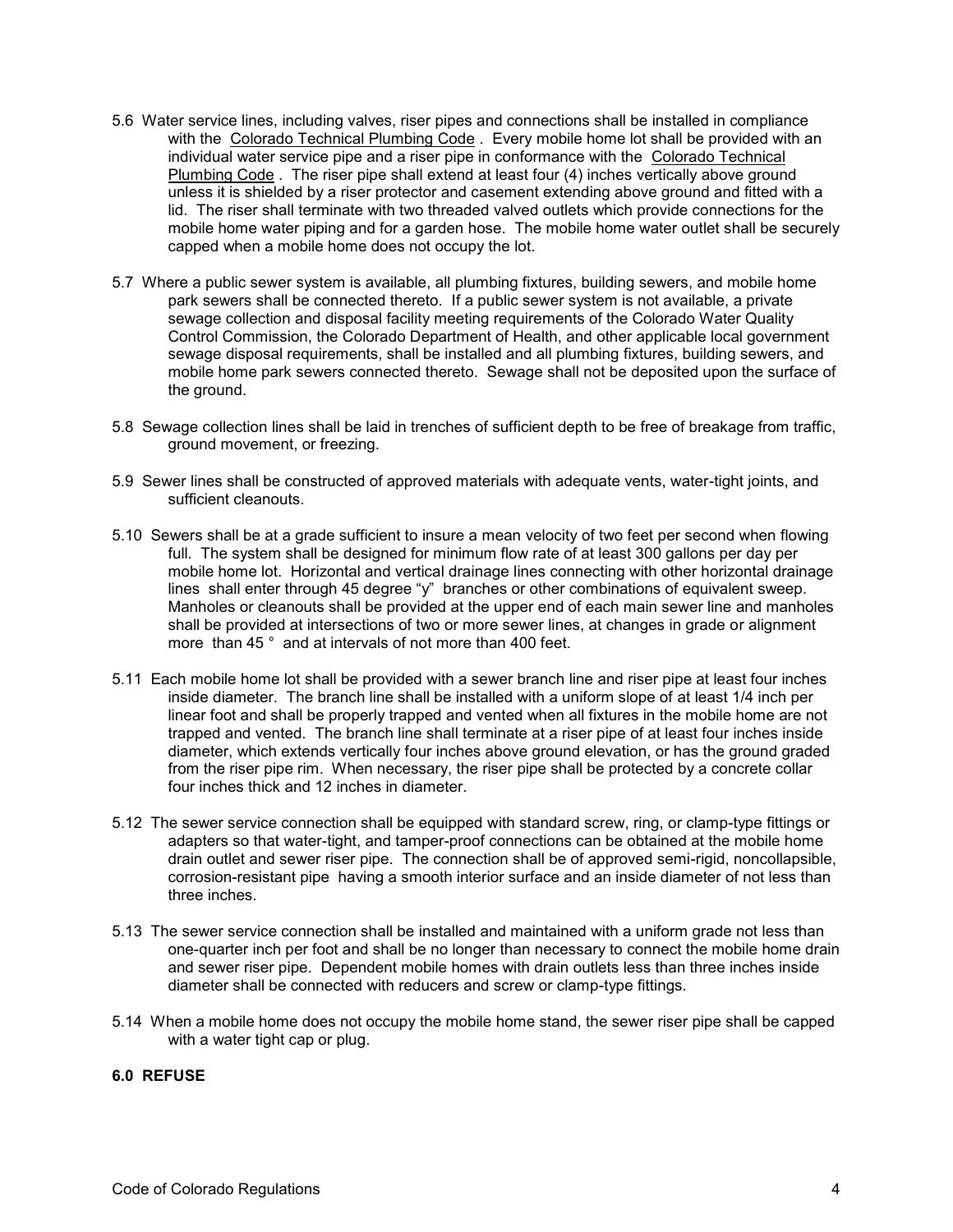- 6.1 The storage, collection and disposal of refuse in a mobile home park shall be so conducted as to control odors, rodents, insects, accidents, fire hazards, air pollution, or other nuisance conditions.
- 6.2 Durable, washable, and non-absorbent metal or plastic containers with tight-fitting lids shall be provided at each mobile home lot or at a central storage area conveniently located not more than 200 feet from any mobile home lot. Refuse containers shall be provided at the rate of at least one 30 gallon (4 cu. ft.) container for each mobile home lot or an equivalent storage capacity in centralized storage facilities.
- 6.3 The number of containers used and the frequency of collection shall be sufficient to prevent overfilled containers. Refuse shall be routinely collected and removed from the premises not less than once weekly. Refuse shall be disposed of at a lawful disposal site in accordance with requirements of the Colorado Solid Wastes Disposal Sites and Facilities Act.

## **7.0 INSECT AND RODENT CONTROL**

7.1 Rodents and insects shall be controlled by approved sanitary practices, vermin-proofing of buildings, extermination, and other control methods.

# **8.0 SANITARY FACILITIES**

- 8.1 In every mobile home park accommodating dependent mobile homes, sanitary facilities shall be provided as follows:
	- a. Toilets One toilet for each sex for every 15 dependent mobile home lots or fractional part thereof.
	- b. Urinals Urinals may be substituted for up to one-third of the required number of toilets; twenty-four inches of trough urinals shall be considered the equivalent of one urinal.
	- c. Lavatories One lavatory for each sex for every 15 dependent mobile home lots or fractional part thereof. Laundry tubs, kitchen sinks, and bath tubs shall not be acceptable substitutes for lavatories.
	- d. Bathing or shower facilities One for each sex for each 15 dependent mobile home lots for fractional part thereof.
- 8.2 Water hydrants shall be provided to wash service buildings, walkways, passageways and other common use areas.
- 8.3 Drinking fountains, when provided, shall not be located in service rooms or connected to water faucets or lavatories. Drinking fountains shall be the approved angle-jet above the bowl rim type with adequate water pressure.

# **9.0 SERVICE BUILDINGS ACCOMMODATING DEPENDENT MOBILE HOMES**

- 9.1 Service buildings and rooms housing required sanitary facilities in parks accommodating dependent mobile homes, shall be constructed of easily cleanable, non-absorbent materials, maintained in good repair and in a clean and sanitary condition. They shall be conveniently located at a distance of not less than 10 feet from any mobile home and within 300 feet of any dependent mobile home served.
- 9.2 Separate rooms containing required plumbing fixtures shall be provided for each sex. If Located in the same building, they shall be separated by a solid wall extending from floor to ceiling and shall be clearly marked for "Men" or "Women" .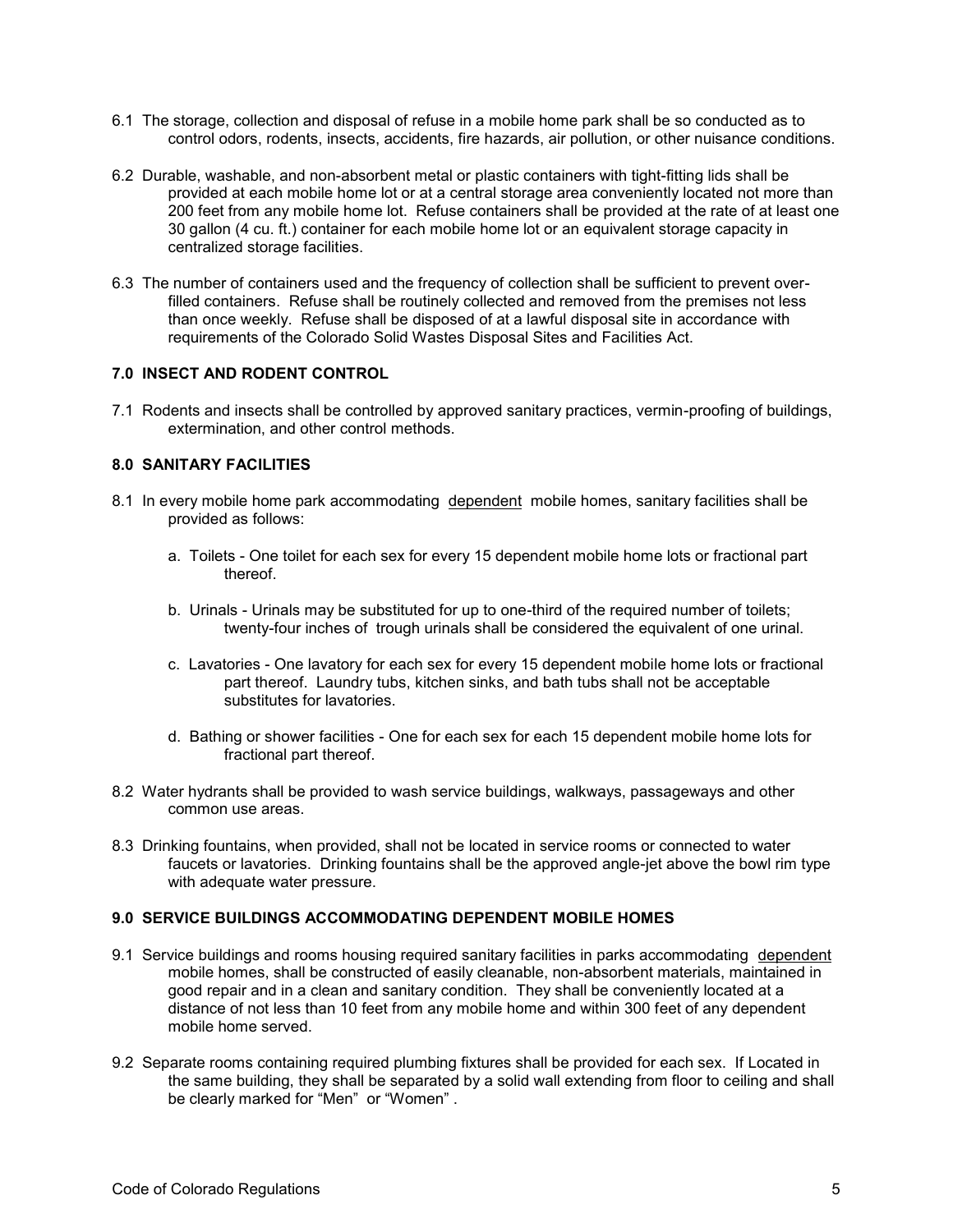- 9.3 The floors of service buildings shall have a smooth, impermeable and easily cleanable surface, sloped to drain. Floor drains, properly trapped, shall be provided in all shower baths and shower rooms to remove waste water and to facilitate cleaning. The walls and partitions shall have a smooth, nonabsorbent, light colored, easily cleanable surface extending to a height of four feet in toilet rooms and six feet in shower rooms.
- 9.4 Rooms in service buildings shall have a ceiling height of not less than 7 2 feet. In rooms with sloping ceilings, the required ceiling height shall be provided in at least 50 percent of the room and no portion of any room having a ceiling height of less than five feet shall be considered as contributing to the minimum required areas.
- 9.5 Service rooms shall be provided with light and ventilation by means of windows or by artificial light and mechanical ventilation. The window area in each service room shall be equivalent to at least 10 percent of the floor area with at least one half of the required window area in each service room, an approved mechanical ventilation system may be installed which will provide at least 5 air changes per hour, be vented directly to the outside, and be connected to the electrical lighting system.
- 9.6 When necessary for exclusion of flies, mosquitoes and other insects, exterior openings of service buildings shall be protected with fly screening of not less than 16 mesh per square inch unless other approved protective devices are provided. Doors shall be provided with self-closing devices.
- 9.7 Exterior doors in service buildings shall be provided with a landing which has a depth and width not less than the door opening.
- 9.8 Each service room shall have at least one double convenience outlet adjacent to lavatories and one ceiling light fixture to provide 30 foot candles at lavatory level. At least one light fixture, operated by a switch, shall be provided at each entrance and shall be lighted during hours of darkness unless the yard lighting provides light levels of at least 5 foot candles.
- 9.9 Service buildings shall be provided with approved heating facilities properly installed, maintained in a safe working condition, and capable of providing and maintaining a room temperature of 68 ° F.
- 9.10 Toilets and showers shall be partitioned so they are individually accessible. Each toilet and shower compartment shall have a self-closing door, except that showers may be equipped with a waterproof curtain.
- 9.11 Toilet space shall be not less than 30 inches in width, and the free space in front of the toilet shall be not less than 24 inches.
- 9.12 Shower stalls shall be not less than 30 inches by 30 inches in area and shall be constructed to prevent water flowing into the dressing space. Shower floors shall be impervious and skid resistant or provided with a non-slip impervious mat. Wooden racks (duck boards) are prohibited. Dry dressing room space, screened from view and equivalent to the size of the shower floor area, shall be provided adjacent to bathing facilities and shall be equipped with clothes hooks and benches.
- 9.13 Hot and cold water under pressure shall be supplied to all required plumbing fixtures except that cold water only shall be supplied to water closets. The system shall be designed to prevent discharge of water in excess of 120 ° F at the shower heads. The water heating facilities shall have the capacity to supply hot water (140 °) at the minimum rate of three gallons per hour per each dependent mobile home lot. Such facilities shall be of approved types and shall be properly installed and maintained.
- 9.14 Plumbing fixtures shall be maintained in good working order and in a clean and sanitary condition.